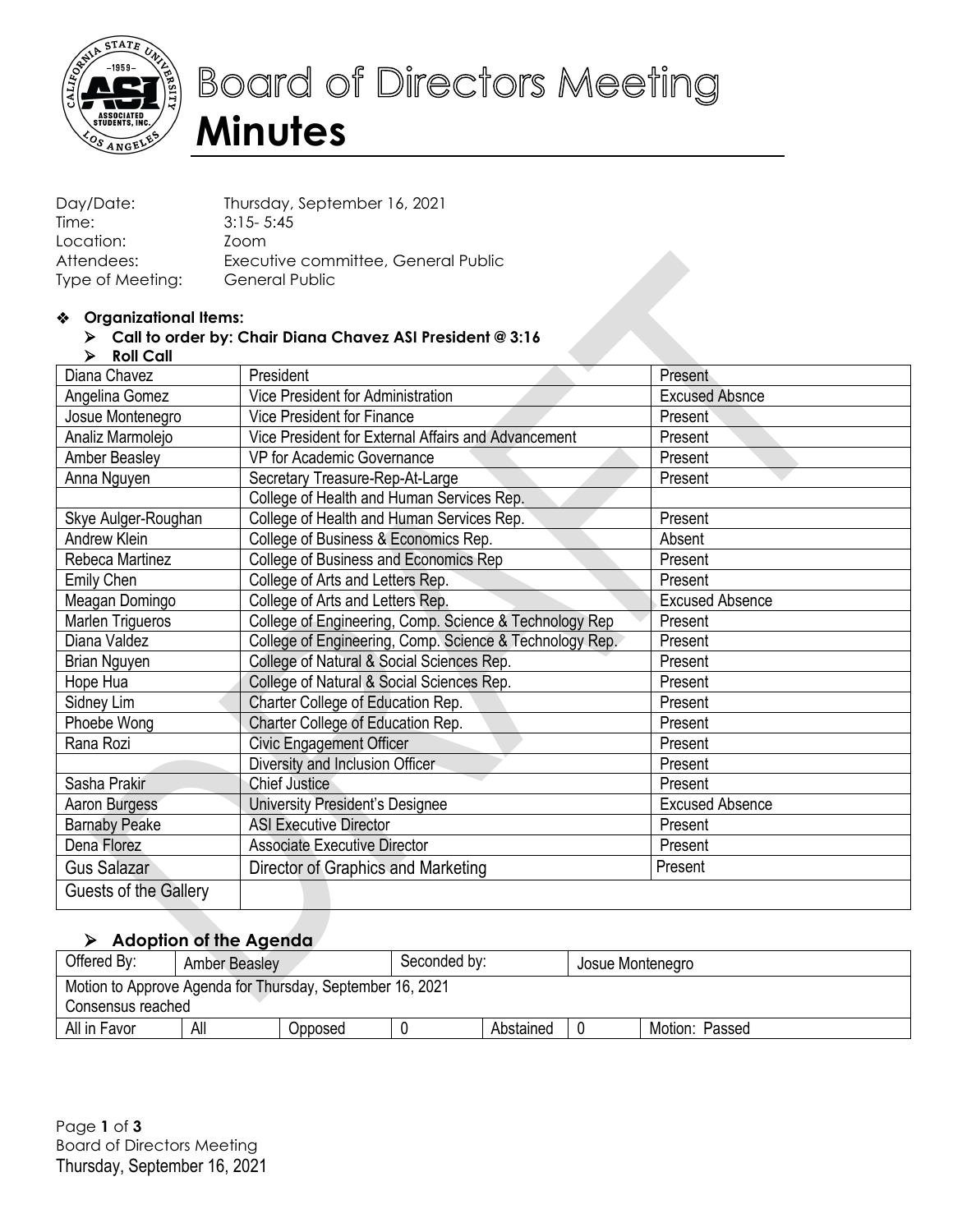#### **Approval of the Minutes**

| Offered By:                                                                              | Josue Montenegro |         | Seconded by: |           | Hope Hua |                |  |
|------------------------------------------------------------------------------------------|------------------|---------|--------------|-----------|----------|----------------|--|
| Motion to approve the Minutes for Thursday September 9, 2021<br><b>Consensus Reached</b> |                  |         |              |           |          |                |  |
| All in Favor                                                                             | All              | Opposed |              | Abstained | - 0      | Motion: Passed |  |

#### **Public Forum**

 $\triangleright$  This time is allotted to members of the public to address the board regarding items not included on the meeting agenda.

#### **Action Items**

 **Hiring of Administrative Coordinator- (Closed Session) The Board will take action on approving Personnel's recommendation of the Administrative Coordinator.**

| Offered By:                                   | Josue Montenegro |         | Seconded by:   |           | Anna Nguyen      |                |  |  |  |
|-----------------------------------------------|------------------|---------|----------------|-----------|------------------|----------------|--|--|--|
| Motion to go into Closed Session.             |                  |         |                |           |                  |                |  |  |  |
| <b>Consensus Reached</b>                      |                  |         |                |           |                  |                |  |  |  |
| All in Favor                                  | All              | Opposed |                | Abstained |                  | Motion: Passed |  |  |  |
|                                               |                  |         |                |           |                  |                |  |  |  |
| Offered By:                                   | Analiz Marmolejo |         | Seconded by:   |           | Sidney Lim       |                |  |  |  |
| Motion to hire the Administrative Coordinator |                  |         |                |           |                  |                |  |  |  |
| <b>Consensus Reached</b>                      |                  |         |                |           |                  |                |  |  |  |
| All in Favor                                  | All              | Opposed | Abstained<br>0 |           | $\mathbf{0}$     | Motion: Passed |  |  |  |
|                                               |                  |         |                |           |                  |                |  |  |  |
| Offered Ry:                                   | Anoliz Mormolojo |         | Seconded by:   |           | Insue Montenearo |                |  |  |  |

| Offered By:                                              | Analiz Marmolejo |         | Seconded by: |           | Josue Montenegro |                |
|----------------------------------------------------------|------------------|---------|--------------|-----------|------------------|----------------|
| Motion to go out of Closed Session.<br>Consensus Reached |                  |         |              |           |                  |                |
| All in Favor                                             | All              | Opposed |              | Abstained |                  | Motion: Passed |

#### **Reports**

| Offered By:             | Rana Rozi |                | Seconded by: |           | Diana Valdez |                |  |  |
|-------------------------|-----------|----------------|--------------|-----------|--------------|----------------|--|--|
| Motion to table Reports |           |                |              |           |              |                |  |  |
| Consensus Reached       |           |                |              |           |              |                |  |  |
| All in Favor            | All       | <b>Opposed</b> |              | Abstained |              | Motion: Passed |  |  |

- ASI President: Diana Chavez
	- Diana:
- ASI Vice President for Administration: Angelina Gomez
	- **-** Angelina:
- ASI Vice President for Finance: Josue Montenegro Josue:
- ASI Vice President for Academic Governance: Amber Beasley
	- **-** Amber:
- ASI Vice President for External Affairs and Advancement: Analiz Marmolejo
	- **Analiz:**
- > ASI Secretary/ Treasurer: Anna Nguyen
	- Anna: NONE
- ASI Board or Directors
	- Reps at Large

Page **2** of **3** Board of Directors Meeting Thursday, September 16, 2021